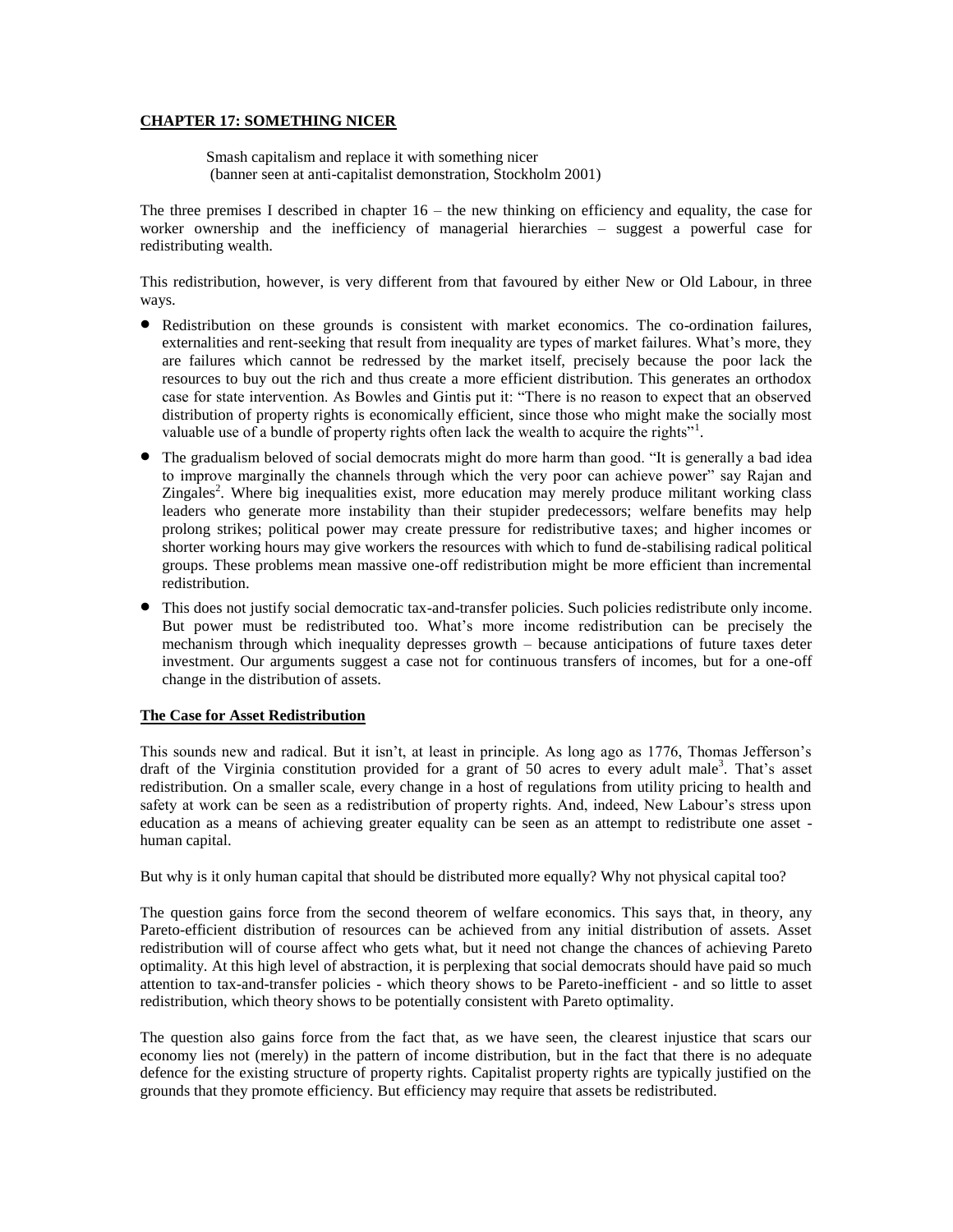There is another way in which asset redistribution might combine justice and efficiency. It may be a necessary pre-condition for a well-functioning free market economy.

Consider the following proposals: introducing road pricing; using willingness to pay as a means for deciding whether projects that damage the environment, such as by-passes, should go ahead; charging students for attending university; and charging a price for visits to doctors.

To many economists, such proposals would increase efficiency by forcing people to pay for the consequences of their own choices. To others, they are unacceptable because they are unfair on the poor. Asset redistribution overcomes this objection by addressing the issue of fairness at source. If initial distributions of assets are fair, there can be nothing unfair about making people pay the full price for the burdens they impose onto others. Asset redistribution, then, would create the conditions in which efficient policies can be introduced.

There is, though, a drawback to asset redistribution – it will not lead to permanent equality. From an initial position of equality of assets, differences in skill and luck will lead to differences in income and wealth. And so they should, if market incentives are to work.

Whether egalitarians should worry about this is a moot point. Those, like Ronald Dworkin, who have been sceptical of "starting gate" equality will worry. Those who believe in some form of equality of opportunity will not.

However, the distinction between asset redistribution and income redistribution can be blurred. Assets can be annuitized, and so asset redistribution may give the poor higher incomes, as well as assets.

But what exactly do we mean by asset redistribution? One possibility, proposed by President Clinton in 2000, is to provide government top-ups to the savings schemes of the worst-off. Another possibility, introduced in the 2003 Budget, is the child's trust fund, in which each new-born baby gets a grant to invest, which the child can spend when it reaches adulthood.

Other possibilities lie in a giveaway not of the assets of the wealthy, but those of the state. Many of these are woefully inefficiently exploited. Cash lies in low-yielding bank accounts; schools occupy valuable land in expensive residential areas; works of art fester in museum basements. All these could be sold off. So too might foreign exchange reserves - which are worth around £50 billion - and the many under-utilised government assets described in the National Asset Register.

There is, however, more to asset redistribution than this. What follows is an (incomplete) inventory of asset redistribution possibilities – and of other non-managerialist ways of reconciling equality and efficiency.

Readers will spot a howling contradiction here. Throughout the book I have criticised managerialist politics, and yet here I am providing rationalist blueprints.

Perhaps, therefore, these should not be seen as hard policy proposals. Instead, you can regard them in two other lights.

First, they're intended as a refutation of New Labour's idea that its policies are a necessary and inevitable response to "new times" and "modernity." They are not. There are radical alternatives to New Labour which are also consistent with "modernity". New Labour must show that its policies are superior to these. It's not good enough to hide behind a rhetoric of historical inevitability. Politics is about choices.

Secondly, these proposals are a long way from anything that's being proposed by the main political parties. This teaches an important lesson. Today's political choices are only a tiny part of the menu that could and should be available to us.

So, let's ignore the chef's choice of the day, and see a fuller menu.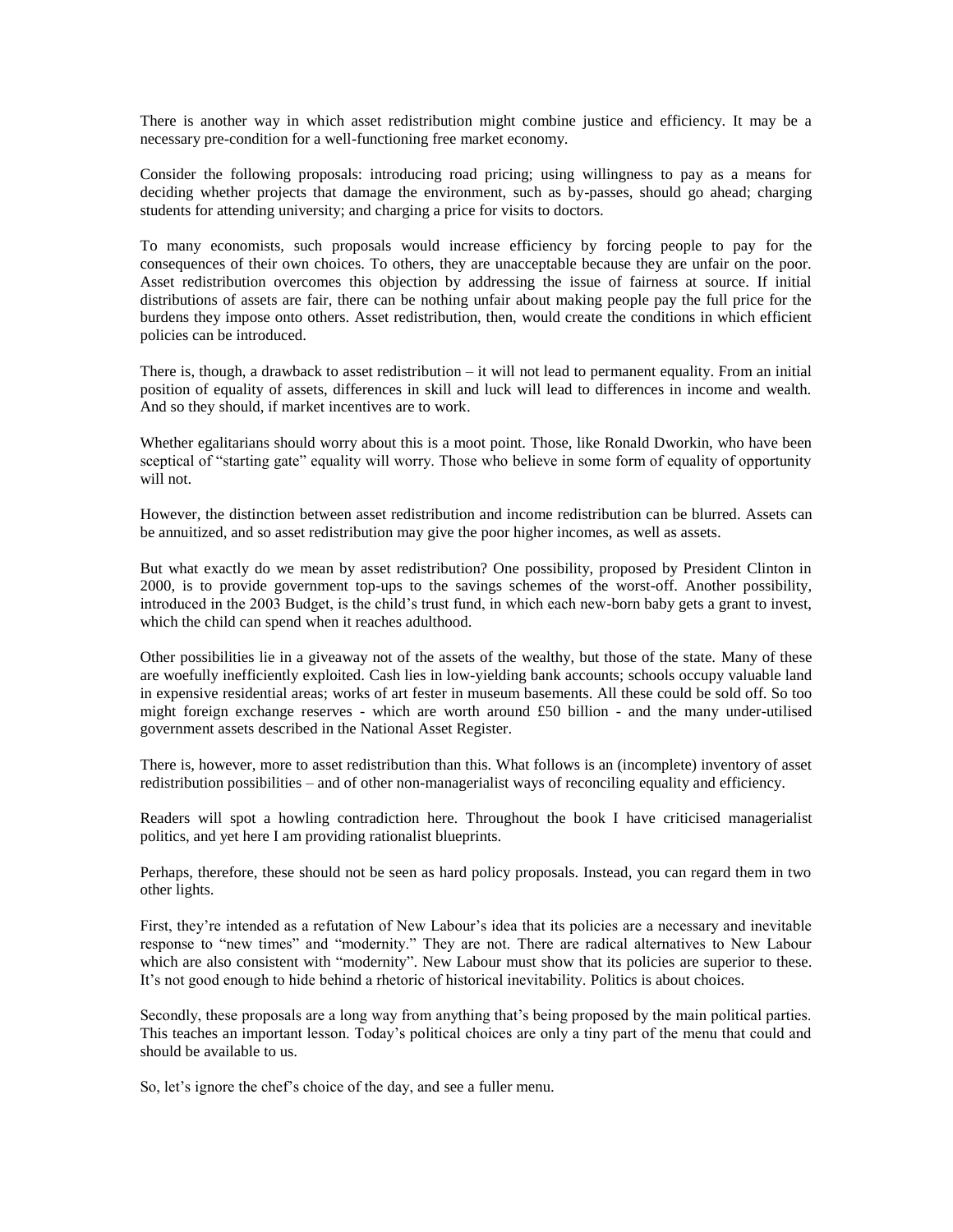### **Market Socialism**

The case for market socialism is straightforward - there is a much stronger argument for the existence of markets than there is for unequal private property. As David Miller puts it: "the claim for *market* socialism is that it provides people with a wider range of choices - in work, consumption and so forth - than statist forms of socialism; and the case for market *socialism* is that it provides these choices for everyone, not merely the privileged few<sup>14</sup>.

John Roemer suggests how we might combine markets with more equal ownership of capital. He proposes a system in which profits are distributed more or less equally among all adults. This can be done as  $follows^5$ .

First, a range of mutual funds is established. Each adult gets an equal endowment of coupons that can be only used to buy shares in these mutual funds. Only these coupons, and not cash, can buy shares in mutual funds. Then mutual funds and only mutual funds buy shares in firms by using these coupons. Firms can then exchange the coupons with the government to get investment funds. When a person dies, their mutual fund holdings revert to the government.

Roemer suggests two reasons why individuals should buy shares via mutual funds, rather than directly. One is paternalist. By forcing people to invest in mutual funds, one is forcing them to have diversified portfolios, which lessens the chances of squandering one's coupons on bad firms. Secondly, if people could own shares directly, some companies would turn themselves into cash cows, selling their assets and paying out big dividends. People with short time horizons would flock to these companies, thus offering them unusually cheap finance - and, by implication, raising financing costs for more efficient companies. To prevent this, mutual funds can be prevented from owning many such companies.

The fact that companies must exchange coupons for money with the government gives the state an important tool in investment planning - as different companies can be charged different exchange rates on coupons. Such planning is necessary because many investments entail external effects - adverse ones in the case of polluting firms, and positive ones in the case of companies whose research activity spills over to other companies. Different financing rates can subsidize the latter and penalize the former.

This scheme preserves the two virtues of stock markets. It allows firms to raise finance and it imposes discipline upon company managers - because poorly performing companies will suffer a share price fall, as mutual fund managers sell it, thus making it harder to raise finance and more vulnerable to takeover.

Where this differs from present arrangements is that profits are distributed roughly equally to all adults. They will not be exactly equally distributed, partly because mutual funds will have different performances, and partly because small unquoted companies will continue to exist. Nevertheless, the 20 per cent of GDP that consists of profits will be spread much more evenly. With UK-quoted companies paying out roughly £55bn to UK citizens now, this implies an income of £1200 a year for each adult. That's a big gain for the worst off.

It is, however, not only greater equality that is a virtue of this scheme. Roemer also claims market socialism will reduce the production of "public bads" such as pollution. This, he says, is because concentrated ownership gives a small group of people an incentive to increase profits even at the expense of imposing costs onto others, such as excess pollution. By eliminating this group, he says, the costs of pollution are, in effect, internalised. The upshot is that it is easier to achieve a socially optimum, lower, level of pollution.

Pollution might not be the only public bad that may be curbed in this way. Roemer suggests poor education might also be reduced, because market socialism eliminates a group for whom the benefits of low taxes exceed the costs of poor educational standards<sup>6</sup>. In a similar way, he says, racism, sexism and even militarism could be reduced by market socialism<sup>7</sup>.

Roemer's proposals have been subject to considerable criticism. The complaints fall into two categories about their technical feasibility and about their desirability.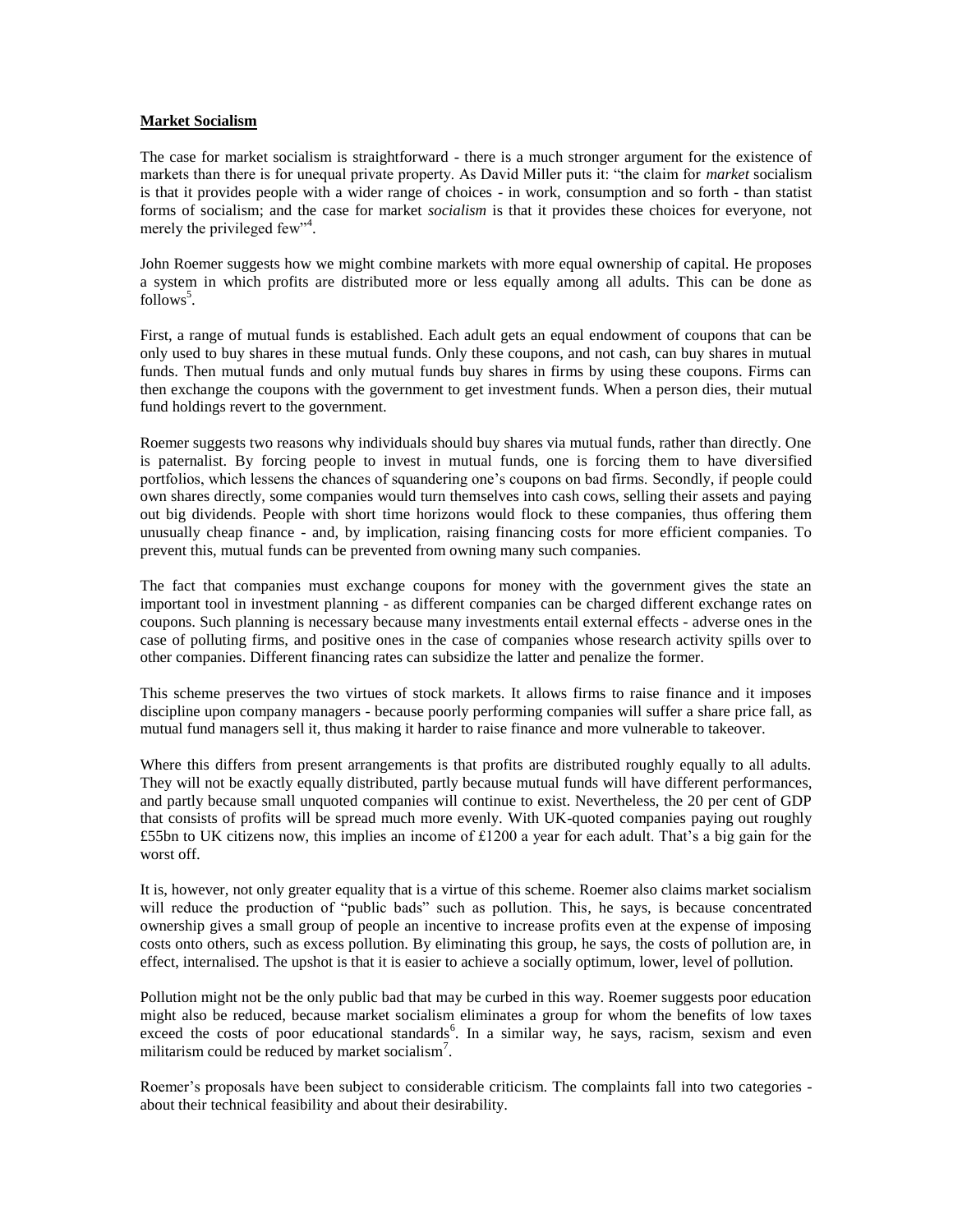The first technocratic criticism, surprisingly, is that it is the market part of market socialism that is objectionable, not the socialism bit. Joseph Stiglitz has argued that Roemer, like neoclassical economists, places too much faith in markets, as these alone cannot allocate resources efficiently<sup>8</sup>.

Because agents lack perfect information, he says, markets are inherently imperfectly competitive. Lack of information is a major reason for important market failures such as the inability of wages to fall sufficiently to eliminate unemployment, or the fact that there is often an excess demand for credit, regardless of the level of interest rates; such an excess demand can often lead to credit cycles as banks lend too much in booms, and restrict credit too much in recessions. Market socialism does nothing to address these problems. For this reason, he says: "It is perhaps no accident that in the major successes in economic growth during the past quarter century - the "Asian miracle" - neither neoclassical economics nor market socialist ideas have played an important role"<sup>9</sup>.

This criticism is less powerful than it seems, and not just because the "Asian miracle" lost a lot of its magic in the late 1990s. For one thing, market socialism does not rule out the use of non-price signals as allocation devices. Just as contemporary economies use these extensively, so too might a market socialist economy. And for another thing, Roemer's task can be seen as an attempt to show that there is no theoretical reason why market socialism should not work as well as neoclassical economics suggests free markets do. Stiglitz's criticisms suggest Roemer has succeeded in this task.

Other criticisms, however, suggest he might not have done so. Perhaps the biggest problem is whether market socialism would be as good as capitalism at investing and innovating - which are the keys to longrun productivity growth.

Two major sources of innovation will remain intact in market socialism. People will still be able to set up small companies - using bank finance - to exploit new ideas. Many of these would in due course be taken over, giving big gains to their founders, by larger mutually owned companies - in the same way as many successful small firms are taken over today. Also, existing firms should have an incentive to innovate because companies that offer the prospect of successful products will be highly valued by the stock market, and will be able to raise cash cheaply.

However, there are two ways in which market socialism may be less good at innovating. One is that it will be harder for foreign firms to take over existing indigenous companies. This will reduce the possibility of technology transfers - though it will not eliminate it completely, as there will be no barrier to foreign companies setting up new entirely new plants.

The other is that payment in share options will no longer be possible, as this would violate the equal distribution of profits. This could deter the establishment of new but cash-poor companies who use share options to top up wages. It could also rule out one important route through which managers are today given incentives to maximize profits.

The latter could be an important problem. It means mature companies which do not need to raise external finance will have no incentive to maximise profits. The result will be chronic inefficiency.

This could be exacerbated by the fact that, as Roland and Sekkat complain, "there can be no effective managerial labour market under market socialism"<sup>10</sup>. Anyone wanting a career in management under market socialism will have to either work for a small private firm or for, in effect, the state. In the latter, however, they may have little incentive to work hard and reveal their true talents - because this would only raise their employers' expectations of what they are capable of, thus giving themselves a tougher job in the future. The only solutions to this problem are to either allow managers profit-sharing contracts, or to have a large private sector, from which mutually-owned companies could hire managers of proven ability on big salaries.

Exactly how big a problem all these criticisms are is debateable. The comparison that matters is not between market socialism and some ideal capitalism. It is between market socialism and actually existing,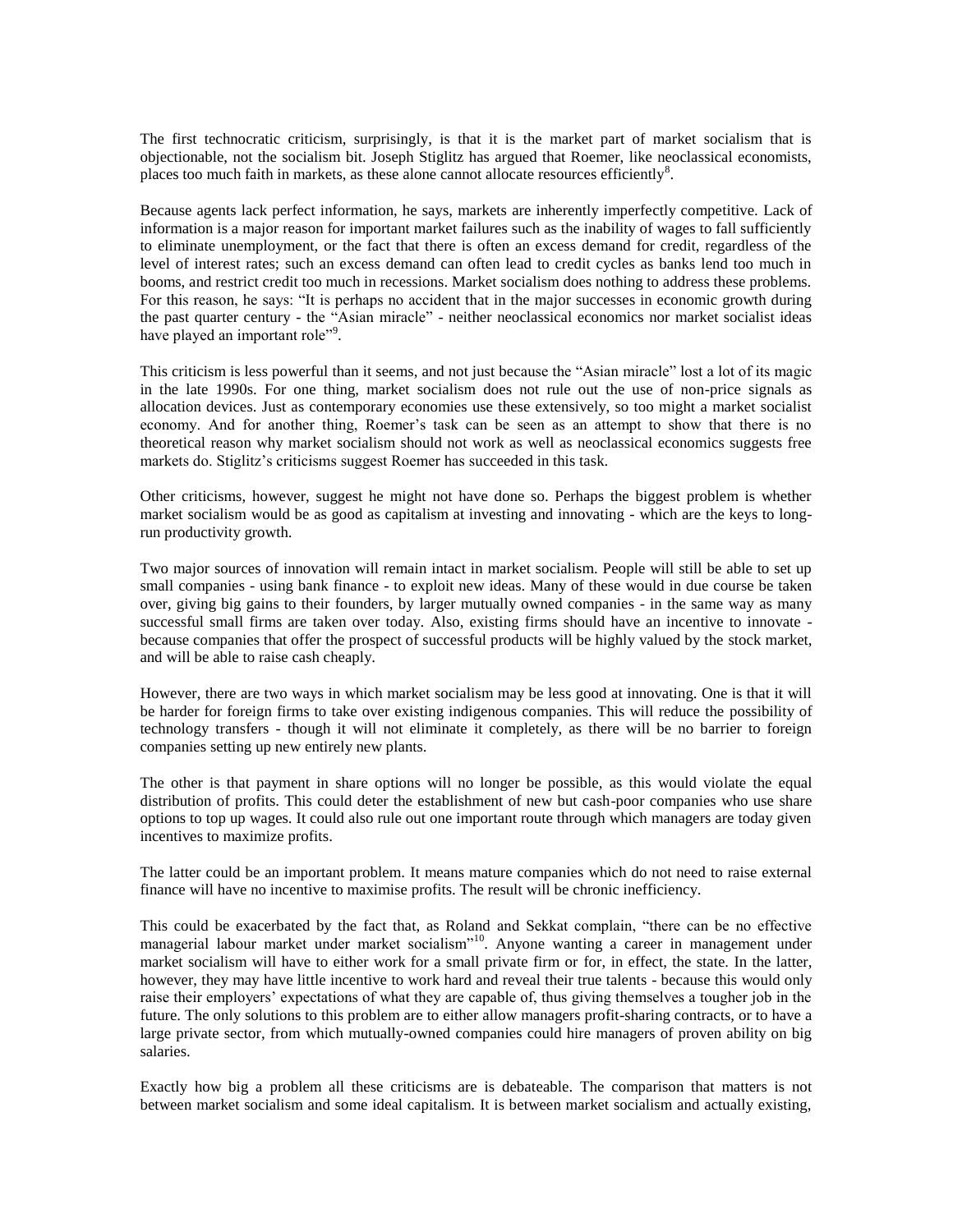imperfect capitalism. And the problems of incentivizing management and promoting innovation apply to the latter as well as the former. Also, it's important to distinguish between two different conceptions of efficiency. Market socialism might reduce efficiency in the sense of reducing economic growth, but raise efficiency in the sense of internalizing external costs. Maybe the latter outweighs the former.

Even if it does, though, it is not obviously desirable. There are three particular problems.

- Wage inequality remains. There is a huge difference between market socialism and social democracy. Whereas the latter tried (but failed) to leave profits intact, but redistributed wages, market socialism does the exact opposite. It redistributes profits but leaves wages untouched. If you believe inequalities in wages result from inequalities of talent which are, in Rawls' phrase "arbitrary from a moral point of view", this will be unfortunate<sup>11</sup>.
- Alienation continues. Many socialists believe Marx's main objection to capitalism was not that it bred inequality, but that it led to alienation. Under capitalism the cash nexus destroys genuine social relations between people; workers cannot relate to the complex products of their collective action; and the goods we produce become commoditised and dominant over us. These evils –if they are evils - will remain under market socialism. Indeed, by creating a nation of mutual fund investors, market socialism may actually intensify the individualistic ethos which many socialists dislike about capitalism.
- Managerialism remains intact. There is no role in Roemer's concept of market socialism for workplace democracy. Inequalities of power and status at the workplace are therefore unaffected. Not only does this undermine the egalitarian goal of equality of status, but it also fails to address the problem of illegitimate corporate hierarchies.

## **Co-operatives and Partnerships**

This last argument suggests there is a good case for some form of workplace democracy or worker cooperatives.

These can take many forms. They range from mild forms of employee share ownership through to firms which are fully owned by its workers, where there are no external shareholders. The latter are more common than you might imagine. They include law or accountancy partnerships, thousands of small businesses and until relatively recently many investment banks - although of course the pure principle of co-ops is watered down whenever these take on conventional employees.

One interesting model of co-ops has been proposed by Marc Fleurbaey<sup>12</sup>. He suggests abolishing the stock market and vesting control of firms with workers, who raise finance through bank credit - although nonvoting shares could also have a role. In such an economy, labour would hire capital, not vice versa. The domination and social inequality caused by the existence of a managerial class would diminish.

This does not mean income inequalities will disappear. Some co-ops will succeed and others fail. That will create inequality. It is even possible that wage inequalities between workers of different skills will increase, as different firms compete to hire skilled people.

One virtue of this system might be its effect upon incentives and efficiency.

To see this, recall a conventional defence of managerial capitalism. This says that equity holders are exposed to risk, because the value of shares can fluctuate, whilst workers are less vulnerable as wages are fixed. Shareholders are therefore the residual claimants in the firm, as they get the variable portion that's left after everyone else has gotten their fixed payments from the firm. Efficiency requires that residual claimants own assets, as they have the biggest incentives to maximise their value.

This argument is rubbish. It ignores the fact that equity holders can diversify away risk by other investments, whilst workers cannot so easily diversify the risks to their human capital; it's easier to own lots of shares than it is to have lots of jobs.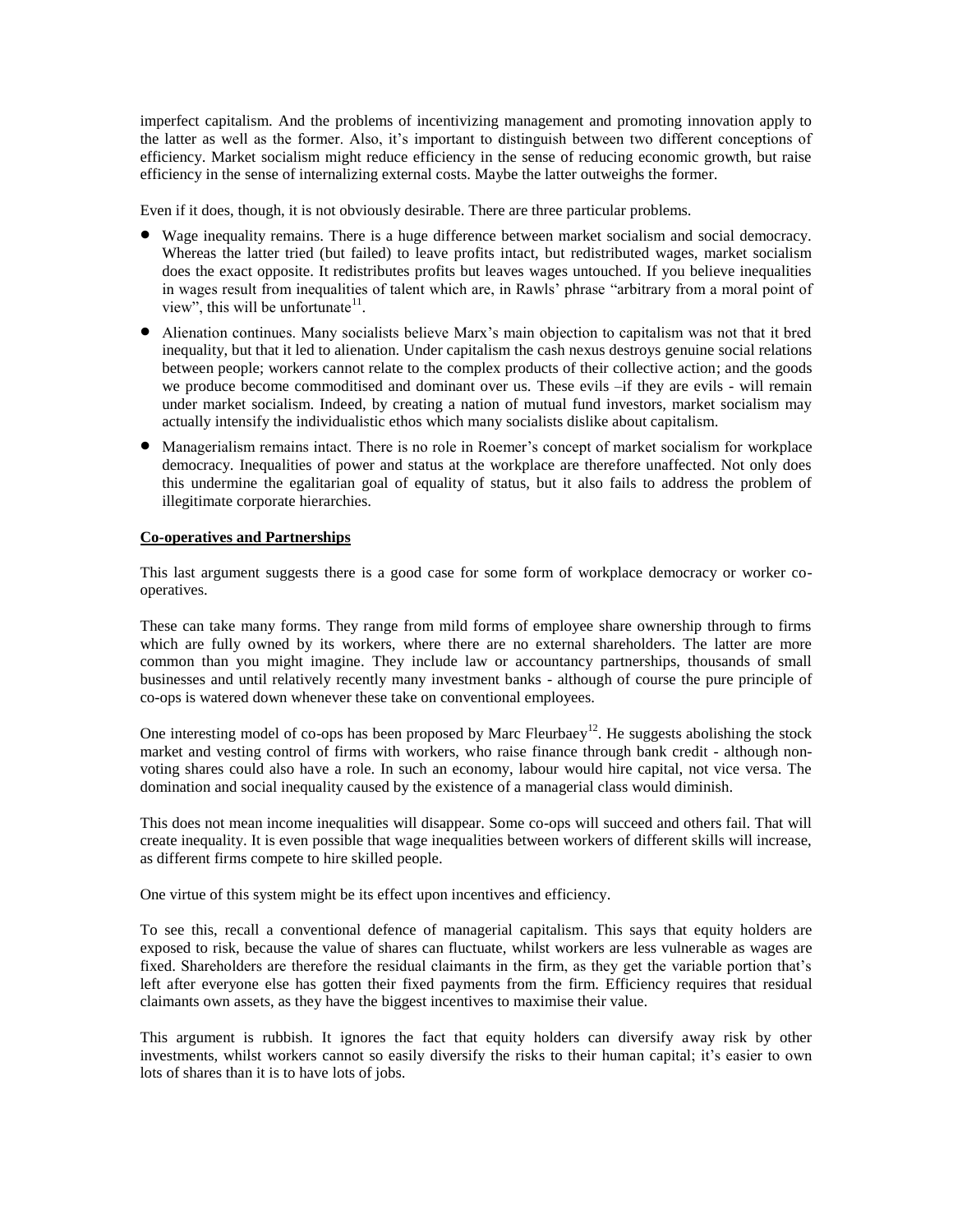In this sense, workers might be the residual claimants. If so, efficiency requires that they control of the firm.

Three things suggest this argument is getting stronger.

- There is evidence that job insecurity has risen over time, especially in the sense that the costs of job loss has risen due to lower unemployment benefits and a reduced chance of getting a similarly-paid job<sup>13</sup>. Human capital risk has therefore increased.
- Correlations between individual equities have fallen over time, which suggests investors have more abundant opportunities to reduce stock-specific risk without taking control of the firm $14$ .
- There is a long list of instances where investors' control over company management has proved inefficient. Would Marconi or Cable and Wireless have fared as badly under worker control as they have under capitalist control? Would workers control really have permitted corporate scandals such as Enron, WorldCom, Hollinger or Maxwell<sup>15</sup>?

There are other ways in which co-ops might increase efficiency.

- They could reduce all the hidden inefficiencies that arise in all large organisations. Workers, being less alienated from management, will have a greater incentive to eliminate sloppy working practices.
- There may be more incremental innovation, if co-ops encourage better exploitation of workers' tacit knowledge of detailed work processes - knowledge which is often superior to management's.
- Co-ops may replace zero-sum ways of extracting effort with more co-operative ways. In capitalist firms managers may choose to monitor workers by installing closed-circuit TV or hiring many supervisors. These may be efficient from their point of view - as the gain in effort boosts profits by more than the cost of such devices - but they are inefficient from the point of view of the firm, if we defined this as the value-added by labour and capital combined. Co-ops may replace such devices with wage incentives and bonuses, which, from the point of view of labour and capital combined, internalize the costs of extracting effort.
- Co-ops would allow external obstacles to firms' optimal activities to be scrapped. Regulations such as minimum wages, working time directives and health and safety regulations would disappear. Workers, being their own bosses, won't need protecting from management.
- A major source of inefficiency in market economies arises from imperfect information. People do not hire builders as often as they might do in a world of perfect information for fear of getting a bad job at a high price. That means some mutually beneficial transactions do not take place. Worker co-ops, to a greater extent than capitalist firms, can overcome this inefficiency by using the very act of hiring as a signal. Take an example. I don't know how to identify a good vet. But the fact that a woman is a partner in a vets' practice sends me a signal that her fellow partners - who presumably do know a good vet when they see one - value her skills so highly that they are prepared to stake their reputation on giving her status. That encourages me to trust her competence to a greater extent than I would if she were employed by a large firm, for whom it merely suffices that she makes money for them. I am therefore more inclined to trust her with my cat's health. If you think the development of a knowledge-based economy will lead to more and more workers acquiring valuable skills which potential customers cannot assess easily, this argument should become increasingly important.

There is a natural reaction to these arguments. If worker co-ops are so efficient, why are there not more of them?

In one sense, the question rests on a false premise. In industries where capital requirements are low, but it is important to signal the quality of senior workers by making them partners - such as law, accountancy, stock-broking, medical and vets' firms - co-ops are common. There are far more co-ops or partnerships than there are firms quoted on the stock market.

As for why there are not even more of them, there are several possibilities. First, workers lack access to the capital necessary to set up co-ops; this will invariably be cheaper for existing firms than new ones. Second, co-ops' success may be due to superior use of workers' tacit knowledge. Such knowledge is often specific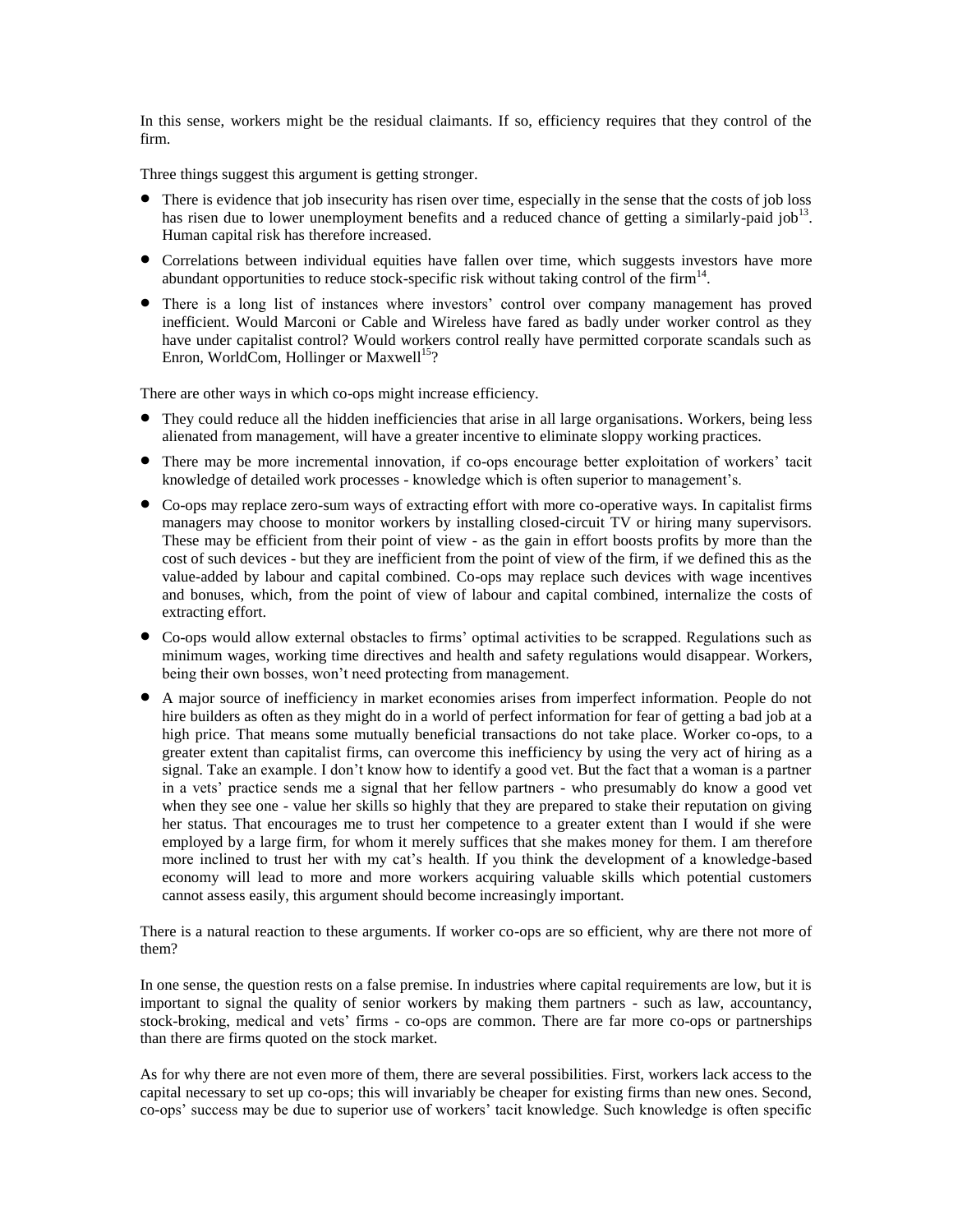to the firms for which they work, and would be lost if workers left to set up their own businesses. Thirdly, some otherwise inferior capitalist firms may do better than potential co-op rivals, simply by virtue of having "first-mover" advantages, such as brand loyalty or economies of scale. And finally, say Elster and Moene, the lack of co-ops may be simply an historic accident<sup>16</sup>. Trades unions just happen to have been established before worker co-ops, and these employed intelligent and dynamic leaders of workers who might otherwise have established co-ops. It is, they say, no coincidence that some of the world's most successful co-ops were set up in the Mondragon region of Spain when trades unions were banned by the Franco dictatorship.

If these arguments are valid, the absence of co-ops owes much to market failures, in which case there may be a valid argument on efficiency grounds alone for government action to encourage their creation.

Sadly, however, the arguments might not be valid. Maybe co-ops don't exist because they are inefficient.

Not least of the problems is that they may be less able to invest or innovate than their capitalist counterparts.

One reason for this is that co-op members' time horizons last no longer than their expected employment with the firm. This will inhibit investment in projects with long payback periods.

Also, in co-ops the gains to innovations are spread more thinly - across whole work groups, rather than in the hands of a few company bosses. Individual workers therefore have less incentive to come up with profitable ideas. Indeed, they may have a positive disincentive to develop labour-saving techniques that put them out of jobs. This could be exacerbated if potential innovators are restricted from raising equity capital and hence acquiring outside owners.

There's another problem. In capital-intensive industries, co-op members are exposed to big risks, as output (and hence their wages and profit shares) depends upon the contribution of the capital stock, which may be damaged by tiny mistakes. If a lawyer makes a small error, he will lose a client. But if the captain of an oil tanker makes a small error, he sinks a multi-million pound ship. For this reason, co-ops are more useful in industries with low capital-labour ratios. It is no coincidence that when investment banks earned most of their money from broking or corporate finance advice they operated as partnerships, but when they wanted to trade upon their own account – and so had to become more capital-intensive - they became quoted companies with outside shareholders.

This draws attention to a crucial difficulty. The corporate structure that maximizes efficiency will often not be the same one that creates the most desirable sharing of risks. "Incentive considerations typically conflict with efficient risk-sharing" says Jacques Dreze<sup>17</sup>. This is because efficiency requires that workers have plenty to lose if they fail to work hard, but risk-sharing requires that they have little to lose. As a result, worker co-ops might easily degenerate into capitalist firms, as workers - fearing a rising capital-labour ratio exposes them to too much risk - invite external shareholders to share their risks and rewards.

Yet another problem is that economic theory predicts co-ops will give perverse responses to price increases. The thinking here goes as follows. An efficient co-op will set employment and output at the point where the value of the product produced by the marginal member is equal to net income per member. If prices then rise, net income per member rises. But in the presence of diminishing marginal net product, this will imply that optimal employment and output shrinks. This is plainly inefficient for the economy as a whole, even if it is in the interests of most of the co-ops' members.

In practice, things might not be so bad. In a co-op where all members had equal control rights (which is, admittedly, only one possible membership structure) no-one would vote to cut employment for fear it may be their job to go. What is more likely is that co-ops will maintain an excessive stability of employment if the face of rises and falls in demand. If you think creative destruction and high job re-allocation rates are necessary for a dynamically efficient economy, this is bad news.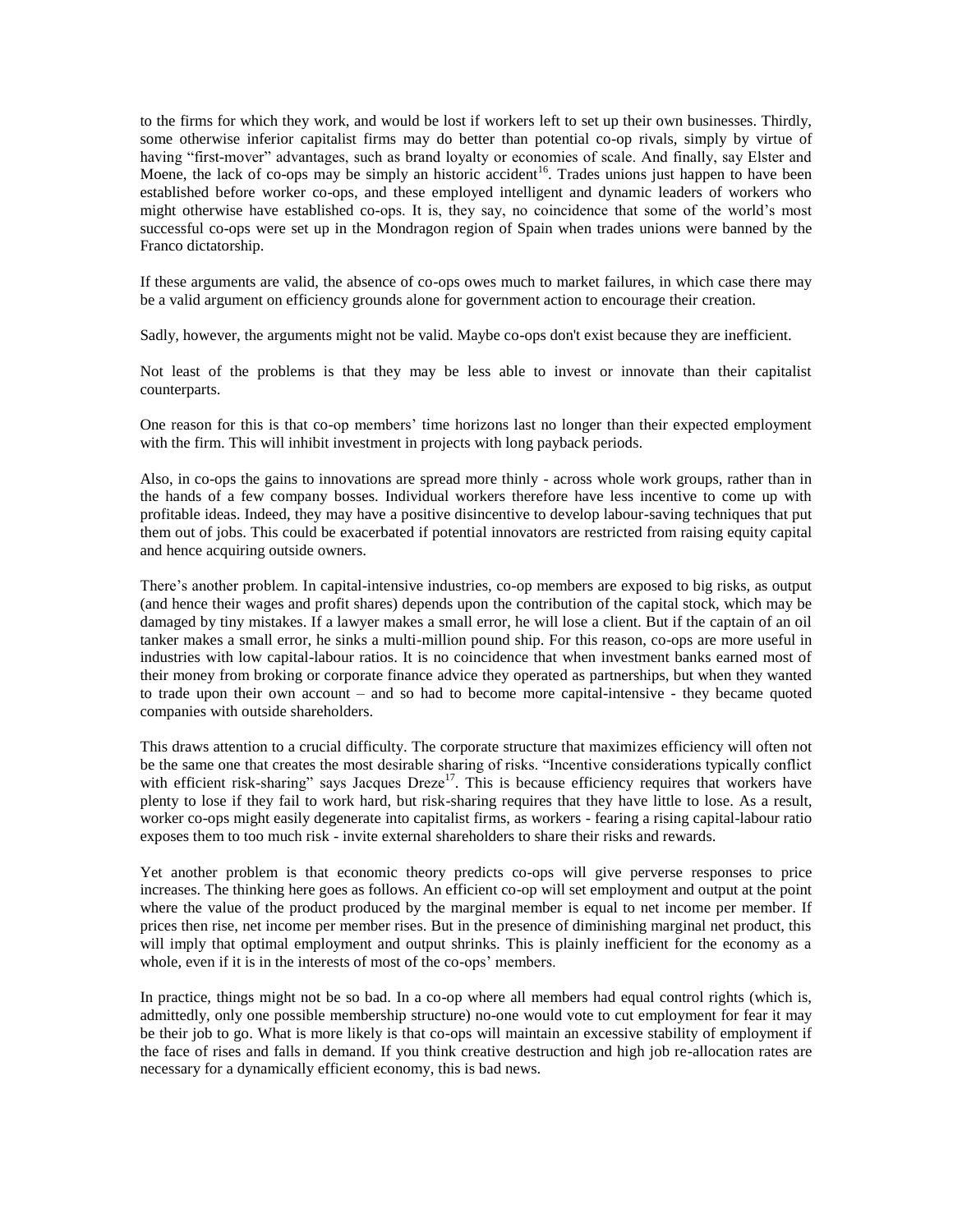As with market socialism, it is important not to exaggerate these potential inefficiencies by comparing coops with some idealized form of perfect capitalism. In particular, advocates of co-ops argue that capitalists' investment is often retarded by a lack of trust between capitalists and workers, which would be greatly reduced by co-ops.

## **Capital-Labour Partnerships**

An important variant on traditional co-ops was proposed in the 1980s by Martin Weitzman and James Meade<sup>18</sup>. They propose that fixed-wage contracts be replaced with profit-sharing arrangements. To see the benefits of this, assume General Motors pays workers \$24 per hour, and gets average revenue of \$36 per hour - the extra \$12 being used to cover profits and overheads. GM will hire workers up to the point where the marginal worker generates \$24 of revenue per hour.

Now assume the wage contract is replaced with one giving workers a two-thirds share of GM's average revenue per worker. The marginal revenue of the extra worker is still \$24 per hour. But the marginal cost of hiring him is just \$16. GM will therefore want to hire more workers, for the same reason it will want to hire commission-only salesmen - because they have something to gain but nothing to lose.

But more workers mean more output, which means lower prices. The economy therefore moves towards full employment without inflation. What's more, if the economy should suffer a fall in demand, the response will not be a rise in unemployment, with massive losses of income and well-being for an unlucky few, but rather small losses of profit shares for many workers. This seems a better way of sharing risks.

Of course, it seems that senior workers may suffer from this. They have exchanged job security - which they may feel they had anyway - for greater income insecurity. But, says Weitzman, their loss is more apparent than real. If all companies introduce profit sharing, aggregate demand will rise as non-inflationary employment rises. This benefits everyone.

This argument seems compelling. And experience may suggest there is plenty in it. It might be no accident that the UK's natural rate of unemployment has fallen since the 1980s as more companies have introduced profit-sharing schemes.

There is, however, a drawback, as Philippe van Parijs points out<sup>19</sup>. If capital-labour partnerships really do eliminate unemployment, workers will feel emboldened to press for ever-increasing shares of profits. The result could be a severe deterrent to investment - because capitalists realise they must pay the costs of such projects whilst sharing any benefits. For this reason, widespread capital-labour partnerships might prove unstable. Either fixed-wage contracts will be reintroduced, or workers will eventually have to take control and responsibility for investment decisions.

### **Basic Income**

A basic income is a government grant paid to all adults. For people in work, it would replace tax allowances. For others, it would replace welfare benefits.

But surely this is income redistribution. What has it to do with asset redistribution? The answer is that the key feature of a basic income is that it is a property right, to which everyone should be entitled unconditionally. This should give greater security than existing tax allowances and transfer payments which can be removed by the will of a handful of politicians. What's more, a basic income can be regarded as an annuity which is paid out from a capital asset.

Such a scheme has been proposed from the old left and right. It has many different justifications. Here are some of them.

First, it would promote full employment - if this is what workers want. Full employment may require that unskilled workers receive a wage which is too low to live on. If they are to get work, therefore, they need an in-work benefit. Of course, tax credits do this now. A basic income, however, would have three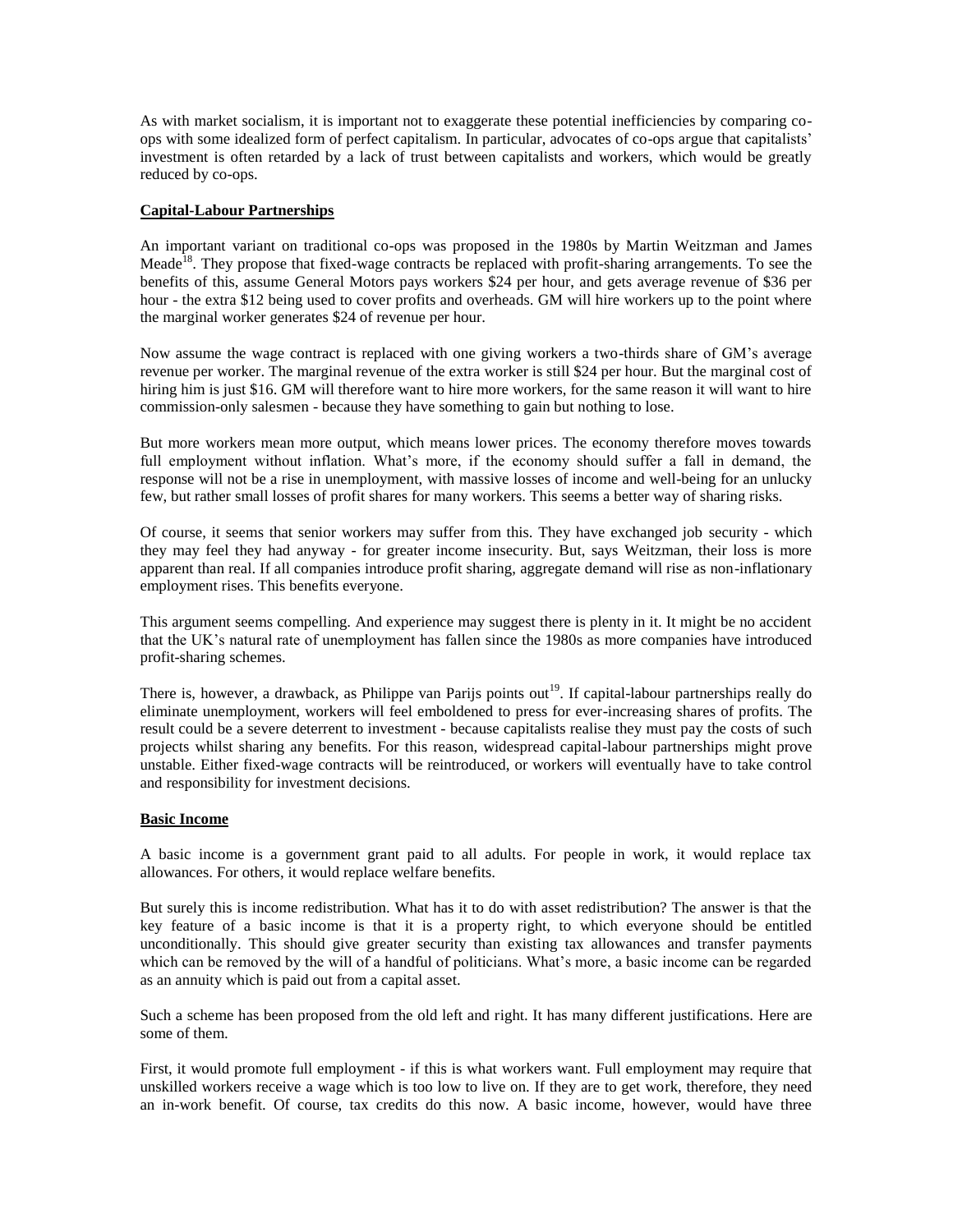advantages over these. It is simpler to administer. Effective marginal tax rates might be lower than tax credit withdrawal rates. And a basic income could be accompanied by the scrapping of the national minimum wage. The result would be that wages would fall, to price people into work.

Second, a basic income would encourage life-long learning and training, by giving people an income whilst they take time off work to pursue education. It would also encourage the creation of new small businesses, by giving potential entrepreneurs an income whilst they establish their companies.

Third, it would acknowledge the fact of social capital - that our own individual incomes are inherently the result of society's actions as well as our own: I am immeasurably richer than a Sierra Leone peasant not because I am cleverer or more hard-working, but simply because I live in a rich country. Herbert Simon has estimated that social capital accounts for 90 per cent of the wealth in rich countries. On moral grounds, he says, there's a case for hugely redistributive taxes to recognize that social capital, rather than individual effort, is the main reason for our wealth<sup>20</sup>.

Fourth, it might help rebuild community spirit. The welfare state has failed to do this, because it has divided us into scroungers, deserving claimants and contributors. A basic income, however, recognizes that none of us is a self-made man, that none of us has the right or the knowledge to say who is deserving or not, and that we all have a right to some stake in society's product.

Fifth, basic income, if accompanied by taxes on the ownership of natural resources, provides compensation for past unjust appropriations of land and mineral rights of the sort I described in chapter 15. Hillel Steiner has argued that the descendents of past appropriaters have benefited from the loss of freedom which the rest of us have suffered as a result of others' appropriations<sup>21</sup>. We are, therefore, entitled to compensation from them. Because we cannot identify precise losers from these unjust appropriations, the principle of insufficient reason suggests an equality of payment to everyone.

Sixth, a basic income would increase freedom. The liberty that matters, says Philippe van Parijs, is not the ability to choose between bundles of goods, but the ability to choose among the various lives we may wish to lead<sup>22</sup>. A basic income would do this, by allowing people to choose between leisure, child-rearing, education and work. Of course, the result might be that fewer people choose to work. But if people are willingly in or willingly out of work, aggregate welfare would be higher, even if GDP is lower.

Seventh, a basic income would attack the pseudo-rational managerialist hierarchy that has captured the welfare state for its own ends. It would remove what Tony Walter has called the "know-it-all paternalism of the professionals and bureaucrats who run welfare services"<sup>23</sup>. This is because by giving everyone the same entitlement, there would be no role for those who wish to stigmatise and harass recipients.

In a similar vein, Robert Goodin has argued for a basic income as a "minimally presumptuous" policy<sup>24</sup>. Traditional welfare states, he argues, have rested on a number of presumptions about society - for example that full employment is normal or that people live in stable and fair families. Such presumptions, like any others, may be wrong. Basic income avoids this problem. It also avoids the problem of having to identify deserving and undeserving claimants, and minimises the risk of the moderately well-off capturing the welfare state for itself by finding ways to fulfil means tests and masquerade as needy. He says:

Let's give up trying to second-guess how people are going to lead their lives and crafting categorical responses to the problems they might encounter. Instead, simply give them the money and let them get on with it<sup>25</sup>.

Eighthly, a basic income would reduce state intervention by taking equality off the agenda. "Many of the interventions of government have emerged precisely because of ambiguities in the definition of individual rights" said James Buchanan<sup>26</sup>. Not least of these ambiguities lies in what exactly the worst-off are entitled to. A basic income settles this question. This means many of the state interventions in the economy which are aimed at increasing equality can be removed - because the question of equality has been dealt with via the level of the basic income and the (simple) tax structure required to finance it. So, for example, minimum wages, working time directives and the like can be scrapped - because if workers were not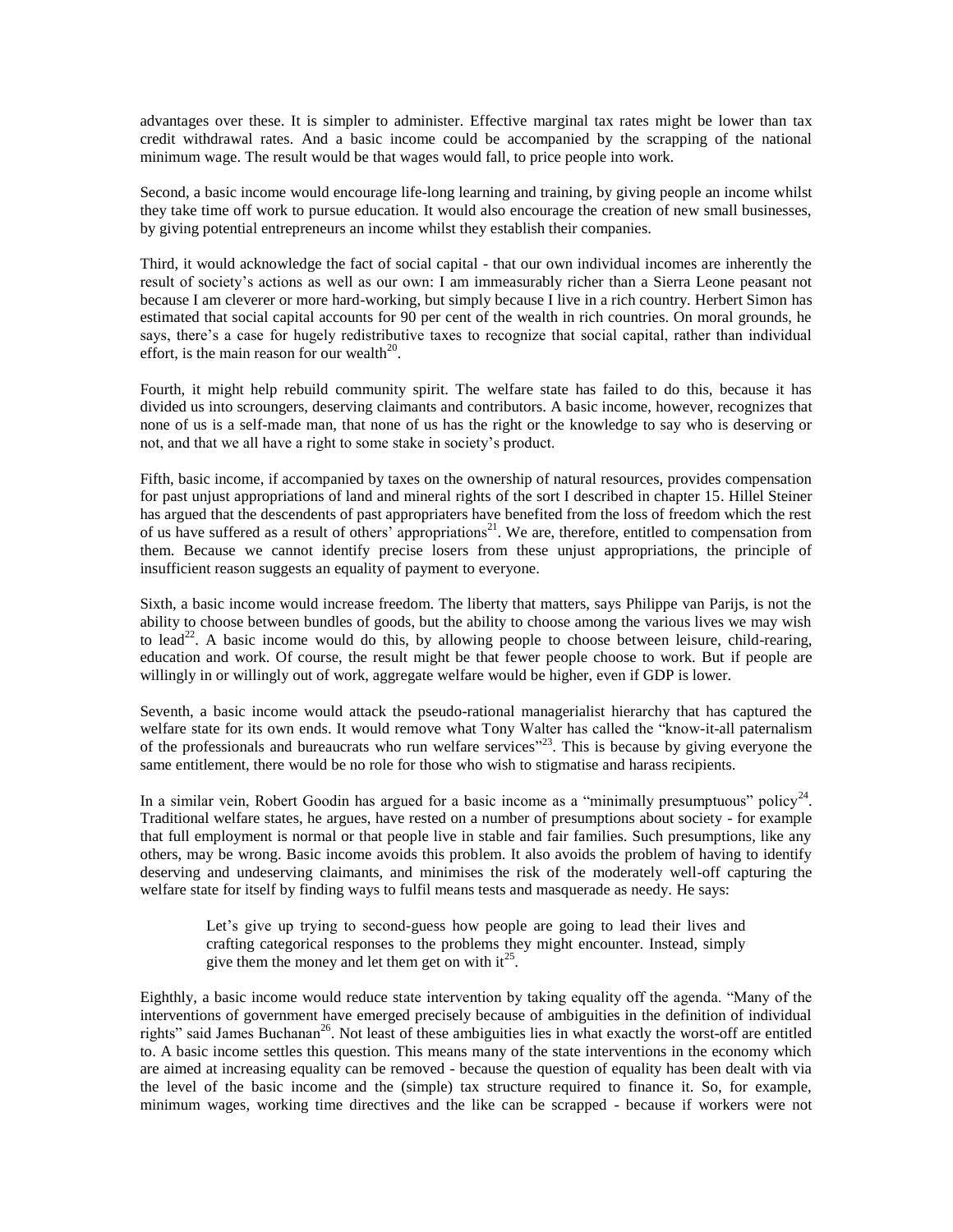content with the contract offered by employers, they could stay at home on the basic income. Similarly, there would be no need for heavy state subsidies to industry, agriculture or the arts, because all the necessary subsidies would be provided to individuals by a basic income.

These are impressive arguments. They are vulnerable, however, to one almighty charge - that a basic income is unaffordable.

There is one reply to this that is unacceptable. We cannot claim the scheme will be affordable in years to come, when we have become richer. As we have seen, our needs rise as our incomes rise. A basic income must therefore be affordable now, if it is to ever be.

It is. Table 1 shows that the abolition of welfare benefits, some tax allowances and subsidies would provide a basic income fund of over £200 billion. That would give around £100 a week to every adult. This is without considering the possibility of higher income, inheritance or consumption taxes, other spending cuts, the sale of unproductive state assets or the £1200 per person from market socialism.

|                                                | Savings (£bn) |
|------------------------------------------------|---------------|
| <b>Spending cuts</b>                           | 114.5         |
| Social Security benefits                       | 105.5         |
| Scrap Common Agricultural Policy               | 2.6           |
| Abolish Department of Trade and Industry       | 5.0           |
| Abolish Department of Culture, Media and Sport | 1.4           |
| Abolition of tax expenditures/reliefs          | 88.3          |
| Tax credits                                    | 9.8           |
| Inheritance tax threshold                      | 8.3           |
| Income tax allowances                          | 40.2          |
| VAT zero-ratings/exemptions                    | 30.0          |

**Table 1: Paying for a Basic Income**

*Based on 2002-03 figures. Source: Financial Statement and Budget Report, HC500, April 2003, tables A3.1, A3.2, C11 and C12.*

The precise details of these cuts need not worry us here  $-1$ 'm not trying to set out a detailed blueprint. These figures are merely intended to show that the simple affordability of the scheme is not the issue.

There is, though, a more important question: would a basic income encourage lots of people to drop out of the workforce? If they do, tax revenue would fall so much that we couldn't afford a decent basic income.

It is hard to say so with great confidence, but the chances are it won't. An income of £100 a week is not a king's ransom. The only people likely to take it instead of working are those whose marginal product is so low that they would contribute little in taxes anyway. Indeed, it is even possible that the basic income would encourage more work, as it subsidises otherwise unattractive jobs and reduces the high benefit withdrawal rates that people receiving tax credits now face. What's more, if a basic income is accompanied by a dismantling of managerialist corporate hierarchies, working conditions and job satisfaction might increase enough to attract people into work.

A deeper problem is that the income would increase workers' bargaining power, by raising the pay they get whilst on strike. The result could be higher wages, lower productivity and a squeeze on profits and investment. This problem, however, would only exist if antagonistic capitalist relations remain in place – which needn't be the case.

Considerations such as these mean that even opponents of a basic income accept its feasibility. The arguments against the idea are, says John Gray, "ethical and political and not primarily economic or fiscal"<sup>27</sup>. In allowing people to drop out of the labour force, he complains, a basic income "strengthens the culture of liberty without responsibility, of individual choice without corresponding obligation."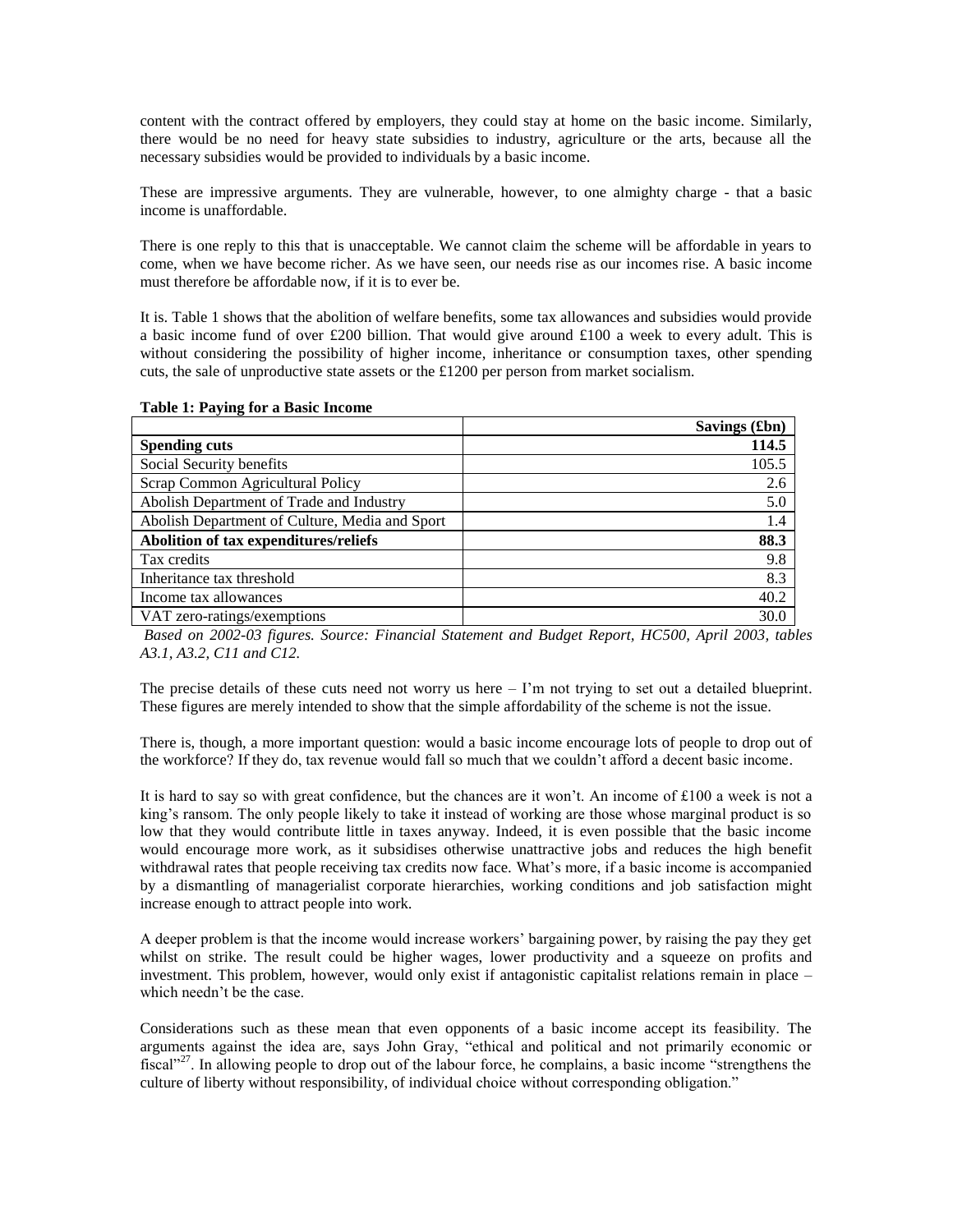But is this really a problem? In one sense it is - because the resentment workers feel towards shirkers could undermine the spirit of community which some believe a basic income should help promote.

In another sense, however, it is not. As we have seen, a major justification for redistribution is to correct for the injustices which result in some people not having property. To demand of these that they fulfil some unilaterally-imposed obligations in order that they get compensation merely piles insult onto injury.

Indeed, there is a good case for subsidising some voluntary unemployment. As Philippe van Parijs points out, in a world of less than full employment, there is nothing wrong with some people dropping out and leaving jobs for those who really want them. Indeed, he says, confining redistribution to the involuntarily unemployed "amounts to awarding a privilege to people with an expensive taste for a scarce asset"<sup>28</sup>. And, he adds, the taste for work can be very expensive. People who want to work impose externalities onto others, such as the congestion caused by travelling to work or the pollution and waste created at work. Shouldn't they pay compensation for doing this.

# **Macro Markets**

How can we reconcile our natural need for security with the creative destruction of market forces? Old socialists and anti-globalization protesters say: abolish market forces. New Labour's managerialist rationalism says: use state intervention to restrain the destructive forces of the market whilst keeping its creative impulses, and use taxes and transfers to provide security.

There is, if you will excuse the phrase, a third way: use markets themselves to provide insurance against downturns.

Now of course, an individual cannot insure himself against losses of his own income; if he could do that, he would have no incentive to work hard enough to keep his job. There is, however, no reason why he should not be able to insure himself against fluctuations in macroeconomic activity which he cannot control. As Robert Shiller put it: "People ought to freely share that component of their incomes still unknown and still to be dictated by forces beyond their control"<sup>29</sup>.

To allow them to do this, he proposes the creation of markets in a wholly new asset. This would be one that pays a dividend proportionate to the gap between domestic and overseas national income<sup>30</sup>. People who wished to insure against a domestic recession might take a short position in such a security. This means they would pay a dividend in good times, but receive one in bad times - from either foreigners who have taken a short position in the mirror-image security, or from speculators in the domestic security. Such securities - which are in effect perpetual claims on GDP - could then be traded.

This market would allow anyone who was seriously worried about a domestic recession to insure themselves against such a contingency. Shiller proposes similar assets to insure people against falls in incomes in particular regions, industries or occupations, or against falls in house prices.

Such assets are valuable because the risk of falls in GDP over very long horizons are bigger than you might think. Shiller and his colleagues have estimated that there is a roughly 44 per cent chance that one country will see its income fall by four-fifths, relative to that of the fastest-growing economy, over a 35-year time horizon - even controlling for the most obvious sources of differences in growth<sup>31</sup>. Such huge countryspecific income risks mean there is a bigger place for macro markets than our recent prosperity might suggest.

This insurance function is not the only virtue of macro markets. Another is that they would relieve governments of the perceived duty to smooth out business cycles - because anyone who was seriously worried about such things could take out insurance against them. Governments will not therefore be distracted by the fruitless attempt to forecast and control economic fluctuations.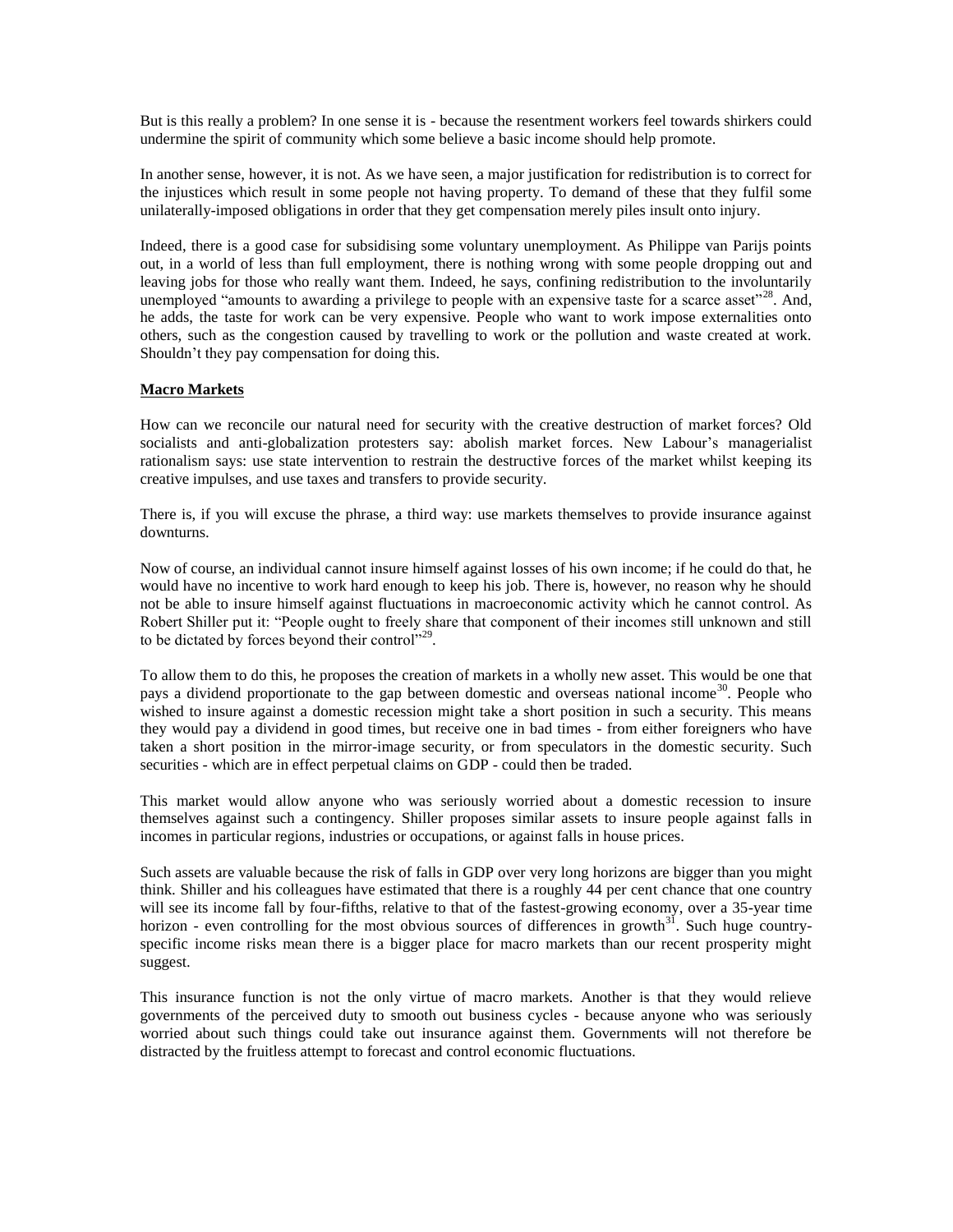By the same token, the pressure on governments to provide subsidies to firms or regions in recession will be reduced. If US steel workers had had insurance against downturns in demand for steel, President Bush's cretinous decision to impose steel tariffs would never have been needed.

And on top of all this, macro markets would increase the ability of the Bank of England to maintain low inflation - because it will no longer be under pressure to hold interest rates down in order to stave off recession. And low inflation can increase aggregate welfare.

This last point suggests that macro markets might have a bias to depress economic activity, at least in the short-term. However, macro markets could increase growth in other ways. The absence of such hedging instruments today deters capital spending, as companies fear that otherwise profitable enterprises might come on-stream during recession. And fears that an occupation, industry or area might be in terminal decline discourage people from entering them, with the result that subsequent (temporary) labour shortages push up wage and price inflation. Hedging instruments remove these barriers to economic growth.

There are, however, problems with macro markets. One question is whether an asset which pays off in recessions really does offer individuals protection against falls in income which are beyond their control. As we have seen, tens of thousands of people lose their jobs through no fault of their own, even in booms.

There are several replies to this. Shiller and his colleagues deny the force of the premise. They estimate that over half of the variation in individuals' incomes over five-year time horizons can be explained by changes in GDP. "Most of people's income risk could therefore be managed through macro markets" they conclude<sup>32</sup>.

But what if they are wrong? One solution would be to develop macro markets for regional- or industriallevel GDP. Another would be to institute asset redistribution to give people the resources with which to buy conventional assets which can act as a hedge against idiosyncratic income risk. For example, lorry drivers' jobs are at risk if oil prices rise sharply. They can insure against this by buying shares in oil companies or oil futures.

Another problem is that macro market securities may be prone to excessive volatility and speculative bubbles; much of Shiller's other work has been devoted to showing just how common is the mispricing of financial assets.

This though might not be a serious defect. It could even be an advantage. The excess volatility of macro securities might take the form of their prices falling too much in recession and rising too much in booms, if investors mistake temporary booms and slumps for permanent changes. In such a world, people who had taken short positions in the assets to hedge against recession would actually make more money than they should - albeit at the price of losing more in booms. In this case, the hedging virtues of macro securities would actually be greater than theory suggests.

A more worrying problem is an ethical one. Imagine the UK and, say, Peru both have macro markets. A UK individual, wishing to hedge against recession, takes a short position in the UK security and a long one in the Peruvian security, in the reasonable belief that GDP in the two countries is uncorrelated. The UK economy then suffers years of slow decline, whilst Peru booms. This would lead to a transfer of incomes out of Peru and into the UK - despite the fact that Peru is in absolute terms much poorer than the UK. Is this fair?

You might want to deny the force of the question. You might claim that poorer countries will not want such markets, or that, because success breeds success, the UK is more likely to outgrow Peru than vice versa.

These claims are mutually contradictory. The more likely it is that Peru suffers a long decline, the more its citizens would want macro markets. As Shiller and his colleagues say: "For the world's poorest countries, hedging national income risks may truly be a matter of life and death for some citizens"<sup>34</sup>.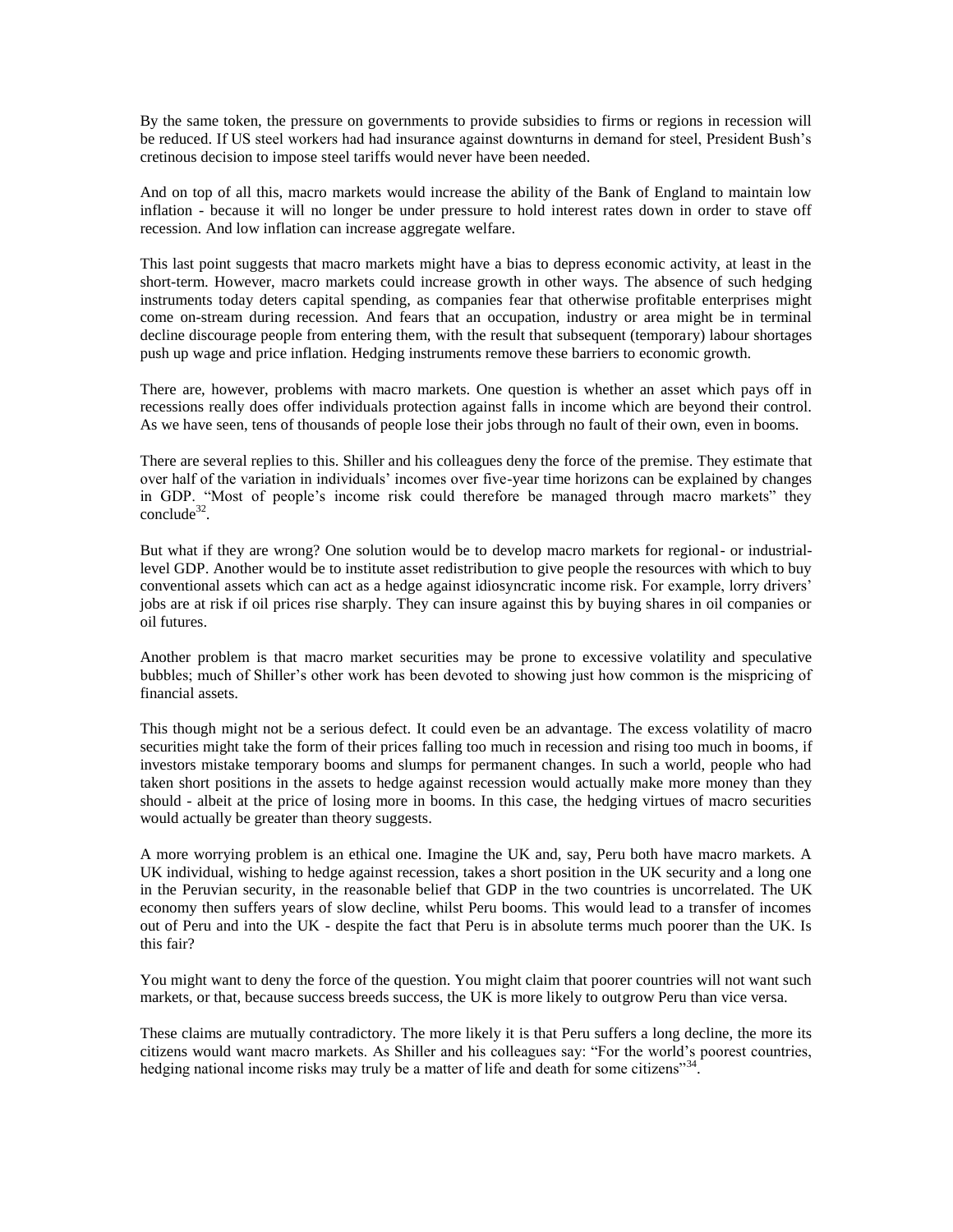A more coherent reply is that macro markets should not be the only change to relations between rich and poor nations. There is also a strong case for greater transfers of wealth.

Whatever you believe about these merits and demerits of macro markets, one important question must be addressed. If these are so good, why haven't they been developed before?

It may simply be that people are so tolerant of risk that they simply do not want the security which macro markets offer. If this is the case, however, much of the fuss which surrounds recessions is merely misplaced hysteria. And New Labour's obsession with avoiding a return to boom and bust loses much of its justification.

Another reason is simply that people are unaware of the long-term uncertainty surrounding their income, perhaps because the egocentric attribution bias causes them to exaggerate the extent to which they are in control of their own income; could it be that one reason why recessions and unemployment cause so much unhappiness is that they remind us we are not in control of our own fate?

Yet another reason is a simple case of market failure. The costs of setting up macro markets could be very high for the few people who do so, whereas the benefits are spread across many millions.

Herein lies a case for government action to establish such markets. And herein also lies the connection of all this with asset redistribution. One of the problems with macro markets - which may help explain why they have not been developed by the free market - is that many of those who might need the assets most cannot afford them. For example, young or unskilled workers tend to suffer from more cyclical unemployment than others. These are exactly the sort of people who need macro markets most, and yet they are least able to afford such assets. This suggests a case for governments helping to develop such markets - which could eventually benefit everyone - by giving some macro market securities away to the young and low-paid.

### **Beyond Left and Right**

All this suggests there is both a case and many ways for redistributing wealth and economic power.

Indeed, asset redistribution takes the best traditions from socialism and conservatism, whilst discarding the worst.

From socialism, it takes a concern to redress inequalities, but rejects big government managerialism.

From conservatism, it learns the lessons: that governments lack the rationality and knowledge to make incremental piecemeal reforms; that markets often work well; and that relying on discretionary state handouts is an undignified life for a human being, not to mention an imprudent one. But it rejects the unthinking prejudice in favour of existing hierarchies and inequalities.

All this merely raises the question. If asset redistribution is such a good idea, why has it not happened before?

In the case of the Labour party, it is because they are, in Keynes' words, the slaves of some defunct economist - the economist being Keynes himself. Until the 1930s, the dominant western model of socialism was indeed market socialism, as promulgated by economists such as Oskar Lange, Enrico Barone and H.D.Dickinson, and criticised by Freidrich Hayek and Ludwig von Mises. However, the great depression of the 1930s led socialists to become much more gloomy about the potential of markets to allocate resources efficiently. As a result, they were quick to adopt the managerialism of Keynes and Beveridge – a managerialism which infects social democracy to this day.

There is a more interesting question – why have conservatives not favoured asset redistribution? It was advocated in the early 1970s by James Buchanan, who suggested it was one way to reverse the trend for ever-increasing state intervention. He wrote: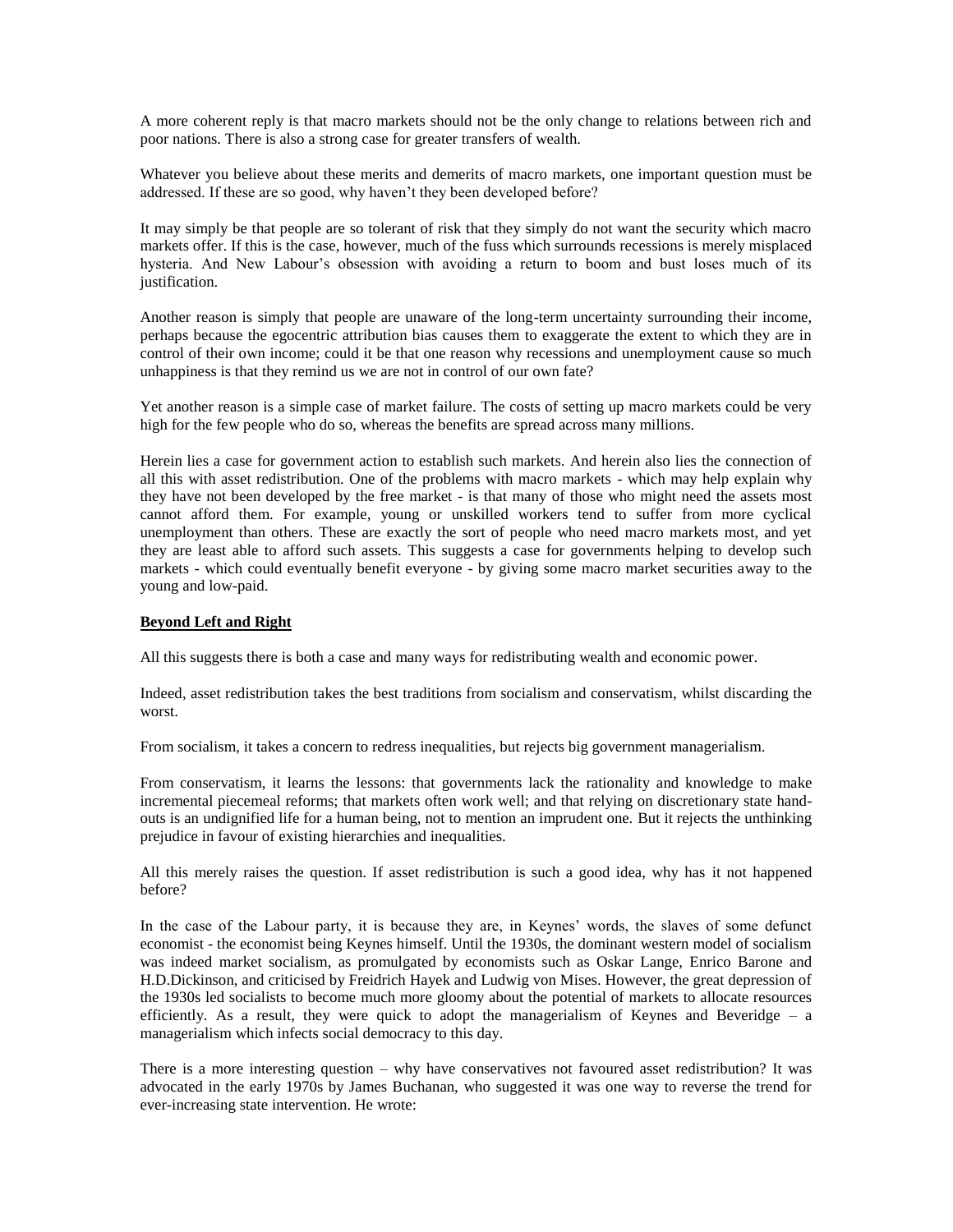The rich man, who may sense the vulnerability of his nominal claims in the existing state of affairs and who may, at the same time, desire that the range of collective or state action be restricted, can potentially agree on a once-and-for-all or quasipermanent transfer of wealth to the poor man, a transfer made in exchange for the latter's agreement to a genuinely new constitution that will overtly limit governmentally directed fiscal transfers<sup>34</sup>.

Exactly why this suggestion fell on stony ground is unclear. One possibility is that the balance of class power shifted under Thatcher and Reagan so much that the rich no longer felt the need to pay off the poor – even though both failed in many ways to reduce the scope of the state.

Another possibility is that many of the rich stood to gain much less from a free market economy than either socialists or conservatives believed - because their wealth was the result not of the application of scarce talents but of past injustices and the ability to exploit the existence of a big state.

These might be the reasons why politicians have not seriously considered proper, systematic, asset redistribution. But you could argue that there is a justification for them not doing so. There are big problems with asset redistribution.

These are not that asset redistribution is "unrealistic". In truth, most policies of the last 30 years have been unrealistic. In the 1970s it was unrealistic to expect a government to attack trades union power and reduce inflation. And in the 1980s, it was unrealistic to expect there would be a Labour government with a massive parliamentary majority that would tolerate privatized utilities.

No. "Unrealistic" is just a mindless slogan. It means "I don't like it but I can't think of a good reason why." I might as well rebut the allegation of unrealism by claiming that asset redistribution is "inevitable." We can all throw silly words around.

Instead, the real problem with asset redistribution is: how should we redistribute wealth?

Imagine two people, Alan and Bill, who are identical in all ways except one. Alan has spent all his income as he got it, whilst Bill has saved to buy shares. Asset redistribution is then implemented when both are 60 years old. Alan benefits but Bill loses. This is both arbitrary and unjust. It is arbitrary because it has benefited someone with a high time discount rate but penalized someone with a low one, with no justification. It is unjust because it fails to recognise that differences in wealth which are the result of free and responsible choices are quite legitimate.

There is a solution to this - to implement asset redistribution gradually, via confiscatory inheritance and transfer taxes. Such taxes can be defended on both philosophical and economic grounds.

The philosophical case, argued by Hillel Steiner, is that no-one can truly be said to have a right of inheritance, simply because there is no corresponding duty of bequest - as anyone will discover if they try suing their dead father for leaving them out of his will<sup>35</sup>. This means the estates of dead person can be regarded as an unowned resource, which can be deemed to be common property. Also, allowing inheritance violates the most basic precepts of equality, by allowing some people advantages which others cannot have, through no fault of their own. Not for nothing has inheritance been described as "affirmative action for rich kids<sup>"</sup>

The economic case is that inheritance taxes may have less adverse effects upon economic activity than other taxes. Allegations that they deter savings and business formation assume that people have remarkably long time horizons - to be worried about a tax that may not be levied for another half-century - and ignore the fact that recipients of inheritances may reduce their savings and labour supply in anticipation of their receipts $^{36}$ .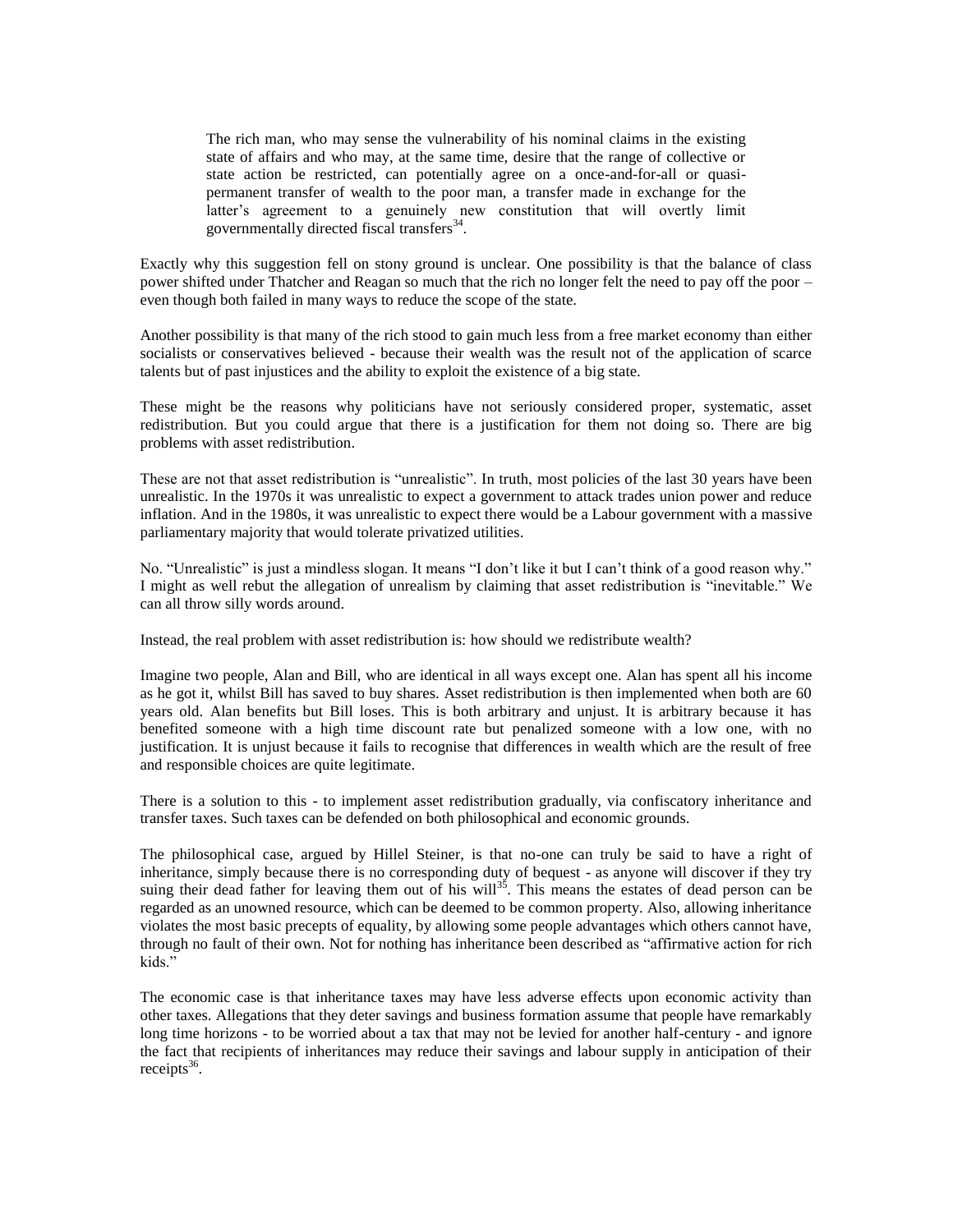This solution, however, runs into another problem. If we acknowledge that the poor are poor because their rights are violated, how can we possibly justify delaying restitution for an entire lifetime? But if we require immediate restitution, how can we raise the cash without inflicting injustices upon others? We have a dilemma.

A further problem is that asset redistribution leaves us vulnerable to the charge that we are guilty of the same arrogant rationalism of which we have accused New and Old Labour.

Indeed, the accusation may have more even force against asset redistributors than against social democrats. For one thing, their projects are even more grandiose than those of social democrats - although this is merely the counterpart of their superior recognition of the sheer magnitude of the inadequacies of our existing arrangements.

Yet another problem is that the desirable features any economic system must have are so many, and so mutually contradictory, that it is impossible to achieve them simultaneously. We might reasonably ask the following of such a system. Does it provide for the possibility of full employment, if this is what workers want? Does it allow a Pareto optimal allocation of resources? Does it allow for an acceptable system of insuring ourselves against risks? Does it promote technical progress? Does it allow for self-realisation through satisfying and challenging work or leisure? Does it give people adequate control of their own lives, both in the workplace, the community and the state? Does it promote respect for oneself and others? Does it encourage the development of the better aspects of human nature whilst discouraging the worse ones? Does it promote individual liberty? Is it just? Is it stable?

Except for the last of these questions, we must ask these not only of the steady-state properties of the system, but also of the transition to the system. This give a total of 21 questions, even if we have agreed upon our definitions of liberty, justice and adequate control. And on almost all the questions, the evidence will be mixed, missing and ambiguous, except for those systems which are obviously undesirable.

Faced with this, only an idiot or a fanatic can possibly claim to have any clear answers.

None of this, however, makes our existing arrangements any more acceptable. Why should we accept the status quo just because we cannot agree upon an alternative - especially when that status quo arose through stupidity and injustice?

These are all tough questions. They mean the case for asset redistribution is doubtful.

Whatever your view, I would hope this chapter has established two things.

First, asset redistribution is not an idea confined to the "left" – James Buchanan and Thomas Jefferson are not left-wingers. It should appeal to anyone who wants an alternative to managerialism. The important political debates today should not be between left and right, but between the pro- and anti-managerialists.

Second, New Labour's belief that its policies are a necessary response to new times and globalization is a pure myth. There are many alternatives.

If this chapter has shown what these might be, and what form the debate about post-managerialist politics might take, it will have succeeded.

### *Notes*

1. "Efficient redistribution: New rules for markets, states and communities", p58 in *Recasting Egalitarianiism*.

2."The Tyranny of Inequality", p24.

3. Bowles and Gintis, "Recasting egalitarianism", p362 in *Recasting Egalitarianism*.

4. *Market, State and Community*, p23.